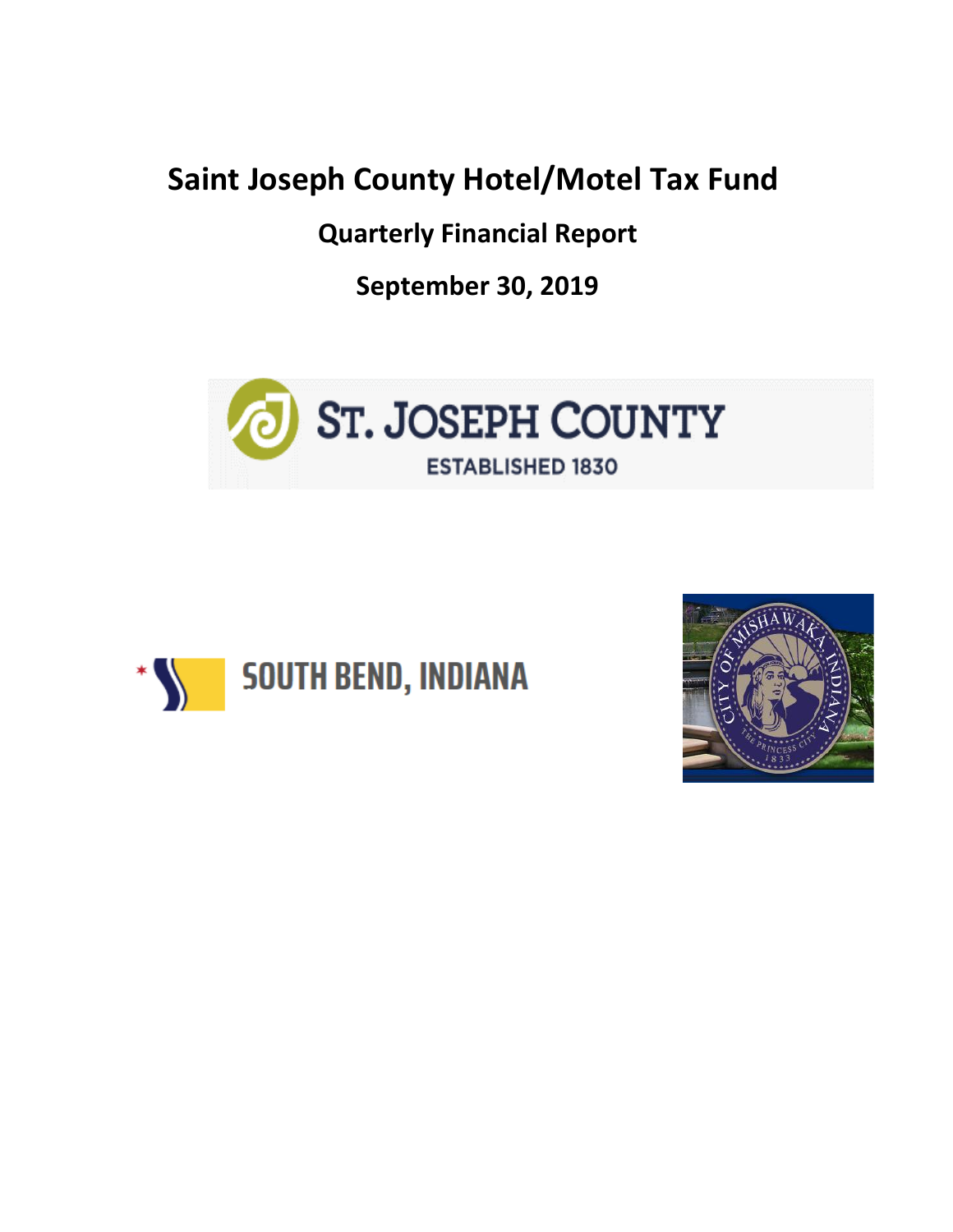| Saint Joseph County Hotel/Motel Tax Fund<br><b>Statement of Receipts and Disbursements</b><br><b>Hotel/Motel Tax Fund Fund No. 7304</b><br>For the Period Ending September 30, 2019 |                                                                           |                        |                            |                      |                      |                |  |  |  |  |  |  |  |  |  |
|-------------------------------------------------------------------------------------------------------------------------------------------------------------------------------------|---------------------------------------------------------------------------|------------------------|----------------------------|----------------------|----------------------|----------------|--|--|--|--|--|--|--|--|--|
|                                                                                                                                                                                     |                                                                           |                        |                            |                      |                      |                |  |  |  |  |  |  |  |  |  |
|                                                                                                                                                                                     | Cash Balance at January 1, 2019                                           |                        |                            |                      |                      |                |  |  |  |  |  |  |  |  |  |
|                                                                                                                                                                                     | Board Reserve-Minimum<br>Unrestricted                                     |                        | 500,000.00<br>5,624,258.59 |                      |                      | 6,124,258.59   |  |  |  |  |  |  |  |  |  |
|                                                                                                                                                                                     |                                                                           |                        |                            |                      |                      |                |  |  |  |  |  |  |  |  |  |
| Receipts:                                                                                                                                                                           | Hotel/Motel Tax                                                           |                        | 3,634,303.31               |                      |                      |                |  |  |  |  |  |  |  |  |  |
|                                                                                                                                                                                     | Other                                                                     |                        | 0.00                       |                      |                      |                |  |  |  |  |  |  |  |  |  |
|                                                                                                                                                                                     |                                                                           |                        |                            |                      |                      |                |  |  |  |  |  |  |  |  |  |
|                                                                                                                                                                                     |                                                                           | 3,634,303.31           |                            |                      |                      |                |  |  |  |  |  |  |  |  |  |
| Available Funds                                                                                                                                                                     |                                                                           |                        |                            |                      | <b>Disbursements</b> |                |  |  |  |  |  |  |  |  |  |
|                                                                                                                                                                                     |                                                                           |                        |                            |                      |                      | (4,824,527.14) |  |  |  |  |  |  |  |  |  |
|                                                                                                                                                                                     | Cash Balance at September 30, 2019 (agrees with County records Fund 7304) |                        |                            |                      |                      | 4,934,034.76   |  |  |  |  |  |  |  |  |  |
|                                                                                                                                                                                     |                                                                           |                        |                            |                      |                      |                |  |  |  |  |  |  |  |  |  |
|                                                                                                                                                                                     |                                                                           |                        |                            |                      |                      |                |  |  |  |  |  |  |  |  |  |
|                                                                                                                                                                                     | <b>BUDGET ANALYSIS (2019)</b>                                             | <b>ORIGINAL BUDGET</b> | <b>AMEND. BUDGET</b>       | <b>DISBURSEMENTS</b> | <b>BALANCE</b>       |                |  |  |  |  |  |  |  |  |  |
| 38529                                                                                                                                                                               | Debt Service (2013 CC Bonds)                                              | 395,000.00             | 395,000.00                 | 197,500.00           | 197,500.00           |                |  |  |  |  |  |  |  |  |  |
| 33032                                                                                                                                                                               | <b>Convention and Visitors Bureau</b>                                     | 1,323,000.00           | 1,323,000.00               | 992,250.00           | 330,750.00           |                |  |  |  |  |  |  |  |  |  |
| 33033                                                                                                                                                                               | <b>CVB Special Allocation</b>                                             | 575,000.00             | 575,000.00                 | 324,664.14           | 250,335.86           |                |  |  |  |  |  |  |  |  |  |
| 33034                                                                                                                                                                               | <b>Grant Program</b>                                                      | 125,000.00             | 125,000.00                 | 85,681.50            | 39,318.50            |                |  |  |  |  |  |  |  |  |  |
| 35102                                                                                                                                                                               | <b>Tourism Capital Development</b>                                        | 400,000.00             | 500,000.00                 | 236,500.00           | 263,500.00           |                |  |  |  |  |  |  |  |  |  |
| 35103                                                                                                                                                                               | Century Center Reuse Study                                                | 46,000.00              | 46,000.00                  | 45,000.00            | 1,000.00             |                |  |  |  |  |  |  |  |  |  |
| 37013                                                                                                                                                                               | Century Center Lease (Energy Savings)                                     | 235,000.00             | 235,000.00                 | 235,000.00           | 0.00                 |                |  |  |  |  |  |  |  |  |  |
| 42010                                                                                                                                                                               | CC Building & Grounds                                                     | 1,260,000.00           | 2,088,848.00               | 1,207,931.50         | 880,916.50           |                |  |  |  |  |  |  |  |  |  |
| 39265                                                                                                                                                                               | <b>Century Center Operations</b>                                          | 1,275,000.00           | 1,275,000.00               | 1,275,000.00         | 0.00                 |                |  |  |  |  |  |  |  |  |  |
| 35101                                                                                                                                                                               | County Tourism Fund                                                       | 225,000.00             | 225,000.00                 | 225,000.00           | 0.00                 |                |  |  |  |  |  |  |  |  |  |
| 39980                                                                                                                                                                               | Other-Non Budgeted                                                        | 0.00                   | 0.00                       | 0.00                 | 0.00                 |                |  |  |  |  |  |  |  |  |  |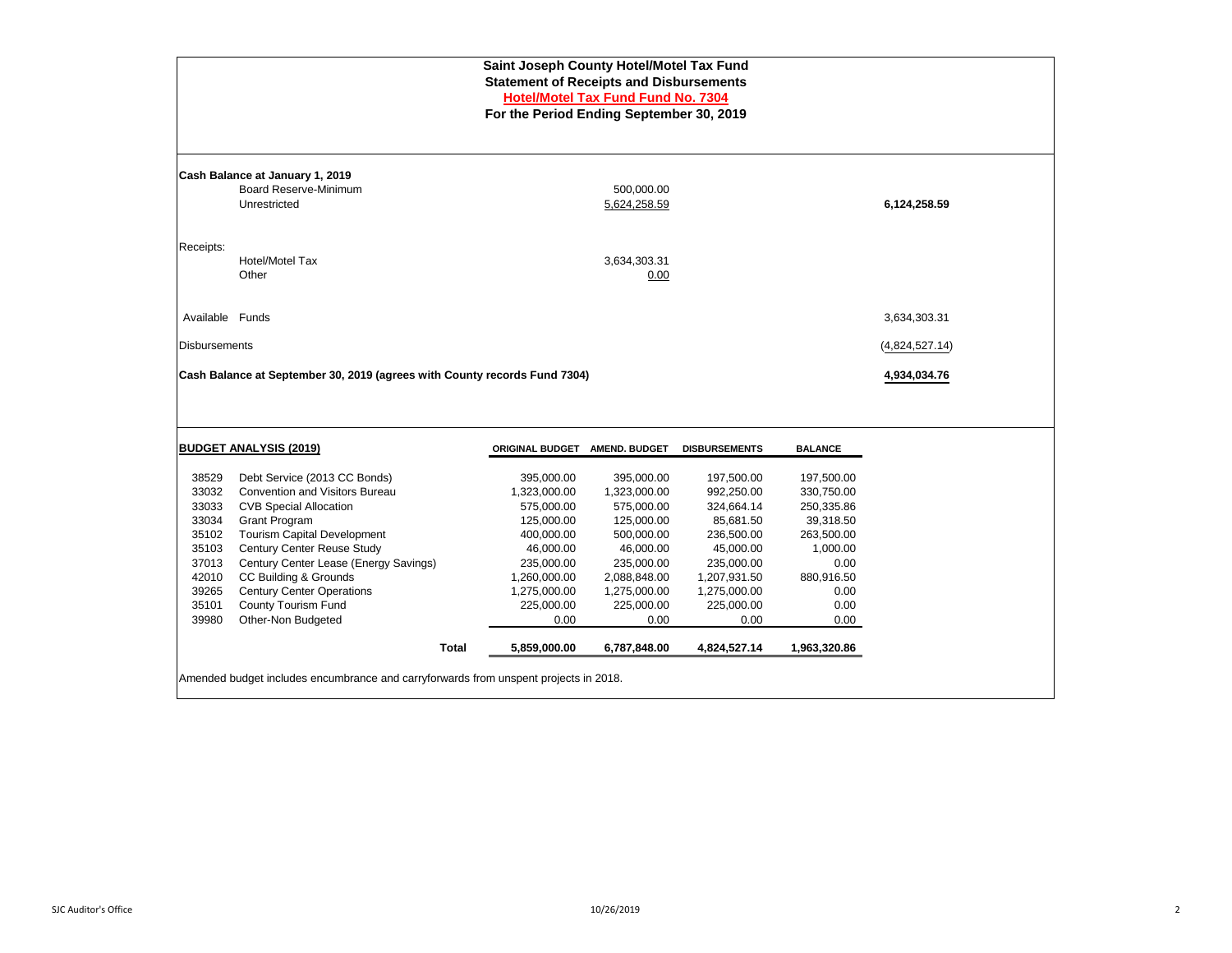| Saint Joseph County Hotel/Motel Tax Fund<br><b>Statement of Receipts and Disbursements</b><br><b>Mishawaka Sports Complex Fund No. 4926</b><br>For the Period Ending September 30, 2019 |                                                                           |                               |              |                      |                |            |  |  |  |
|-----------------------------------------------------------------------------------------------------------------------------------------------------------------------------------------|---------------------------------------------------------------------------|-------------------------------|--------------|----------------------|----------------|------------|--|--|--|
|                                                                                                                                                                                         | Cash Balance at January 1, 2019                                           |                               |              |                      |                |            |  |  |  |
|                                                                                                                                                                                         | <b>Board Reserve-Minimum</b>                                              |                               | 0.00         |                      |                |            |  |  |  |
|                                                                                                                                                                                         | Unrestricted                                                              |                               | 0.00         |                      |                | 0.00       |  |  |  |
| Receipts:                                                                                                                                                                               |                                                                           |                               |              |                      |                |            |  |  |  |
|                                                                                                                                                                                         | Hotel/Motel Tax                                                           |                               | 163,033.48   |                      |                |            |  |  |  |
|                                                                                                                                                                                         | Other                                                                     |                               | 0.00         |                      |                |            |  |  |  |
| Available Funds                                                                                                                                                                         |                                                                           |                               |              |                      |                | 163,033.48 |  |  |  |
|                                                                                                                                                                                         |                                                                           |                               |              |                      |                |            |  |  |  |
| <b>Disbursements</b>                                                                                                                                                                    |                                                                           |                               |              |                      |                | 0.00       |  |  |  |
|                                                                                                                                                                                         | Cash Balance at September 30, 2019 (agrees with County records Fund 4926) |                               |              |                      |                | 163,033.48 |  |  |  |
|                                                                                                                                                                                         |                                                                           |                               |              |                      |                |            |  |  |  |
|                                                                                                                                                                                         |                                                                           |                               |              |                      |                |            |  |  |  |
|                                                                                                                                                                                         | <b>BUDGET ANALYSIS (2019)</b>                                             | ORIGINAL BUDGET AMEND. BUDGET |              | <b>DISBURSEMENTS</b> | <b>BALANCE</b> |            |  |  |  |
|                                                                                                                                                                                         |                                                                           | 0.00                          | 0.00         | 0.00                 | 0.00           |            |  |  |  |
|                                                                                                                                                                                         |                                                                           | 0.00                          | 0.00         | 0.00                 | 0.00           |            |  |  |  |
|                                                                                                                                                                                         |                                                                           | 0.00                          | 0.00         | 0.00                 | 0.00           |            |  |  |  |
|                                                                                                                                                                                         |                                                                           | 0.00                          | 0.00         | 0.00                 | 0.00           |            |  |  |  |
|                                                                                                                                                                                         |                                                                           | 0.00<br>0.00                  | 0.00<br>0.00 | 0.00<br>0.00         | 0.00<br>0.00   |            |  |  |  |
|                                                                                                                                                                                         |                                                                           | 0.00                          | 0.00         | 0.00                 | 0.00           |            |  |  |  |
|                                                                                                                                                                                         |                                                                           | 0.00                          | 0.00         | 0.00                 | 0.00           |            |  |  |  |
|                                                                                                                                                                                         |                                                                           | 0.00                          | 0.00         | 0.00                 | 0.00           |            |  |  |  |
|                                                                                                                                                                                         |                                                                           | 0.00                          | 0.00         | 0.00                 | 0.00           |            |  |  |  |
|                                                                                                                                                                                         |                                                                           | 0.00                          | 0.00         | 0.00                 | 0.00           |            |  |  |  |
|                                                                                                                                                                                         | <b>Total</b>                                                              | 0.00                          | 0.00         | 0.00                 | 0.00           |            |  |  |  |
|                                                                                                                                                                                         |                                                                           |                               |              |                      |                |            |  |  |  |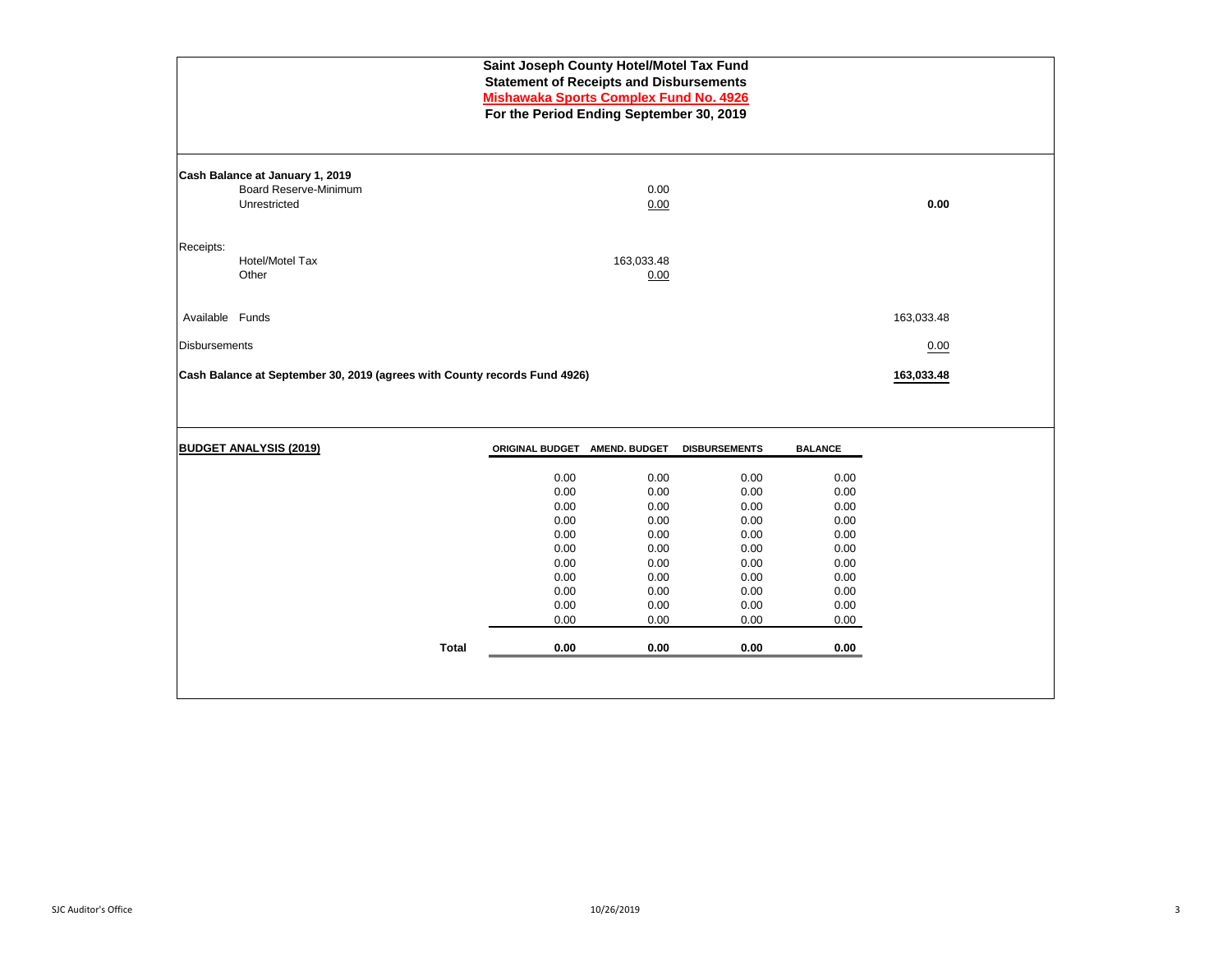| Saint Joseph County Hotel/Motel Tax Fund<br><b>Statement of Receipts and Disbursements</b><br>Potawatomi Zoo Capital Fund No. 4927<br>For the Period Ending September 30, 2019 |                                                                                 |                                                                                              |                                                                                              |                                                                                              |                                                                                              |            |  |  |  |  |
|--------------------------------------------------------------------------------------------------------------------------------------------------------------------------------|---------------------------------------------------------------------------------|----------------------------------------------------------------------------------------------|----------------------------------------------------------------------------------------------|----------------------------------------------------------------------------------------------|----------------------------------------------------------------------------------------------|------------|--|--|--|--|
|                                                                                                                                                                                | Cash Balance at January 1, 2019<br><b>Board Reserve-Minimum</b><br>Unrestricted |                                                                                              | 0.00<br>0.00                                                                                 |                                                                                              |                                                                                              | 0.00       |  |  |  |  |
| Receipts:                                                                                                                                                                      | Hotel/Motel Tax<br>Other                                                        |                                                                                              | 108,743.35<br>0.00                                                                           |                                                                                              |                                                                                              |            |  |  |  |  |
| Available Funds                                                                                                                                                                |                                                                                 |                                                                                              |                                                                                              |                                                                                              |                                                                                              | 108,743.35 |  |  |  |  |
| <b>Disbursements</b>                                                                                                                                                           |                                                                                 |                                                                                              |                                                                                              |                                                                                              |                                                                                              | 0.00       |  |  |  |  |
|                                                                                                                                                                                | Cash Balance at September 30, 2019 (agrees with County records Fund 4926)       |                                                                                              |                                                                                              |                                                                                              |                                                                                              | 108,743.35 |  |  |  |  |
|                                                                                                                                                                                | <b>BUDGET ANALYSIS (2019)</b>                                                   | ORIGINAL BUDGET AMEND. BUDGET                                                                |                                                                                              | <b>DISBURSEMENTS</b>                                                                         | <b>BALANCE</b>                                                                               |            |  |  |  |  |
|                                                                                                                                                                                | <b>Total</b>                                                                    | 0.00<br>0.00<br>0.00<br>0.00<br>0.00<br>0.00<br>0.00<br>0.00<br>0.00<br>0.00<br>0.00<br>0.00 | 0.00<br>0.00<br>0.00<br>0.00<br>0.00<br>0.00<br>0.00<br>0.00<br>0.00<br>0.00<br>0.00<br>0.00 | 0.00<br>0.00<br>0.00<br>0.00<br>0.00<br>0.00<br>0.00<br>0.00<br>0.00<br>0.00<br>0.00<br>0.00 | 0.00<br>0.00<br>0.00<br>0.00<br>0.00<br>0.00<br>0.00<br>0.00<br>0.00<br>0.00<br>0.00<br>0.00 |            |  |  |  |  |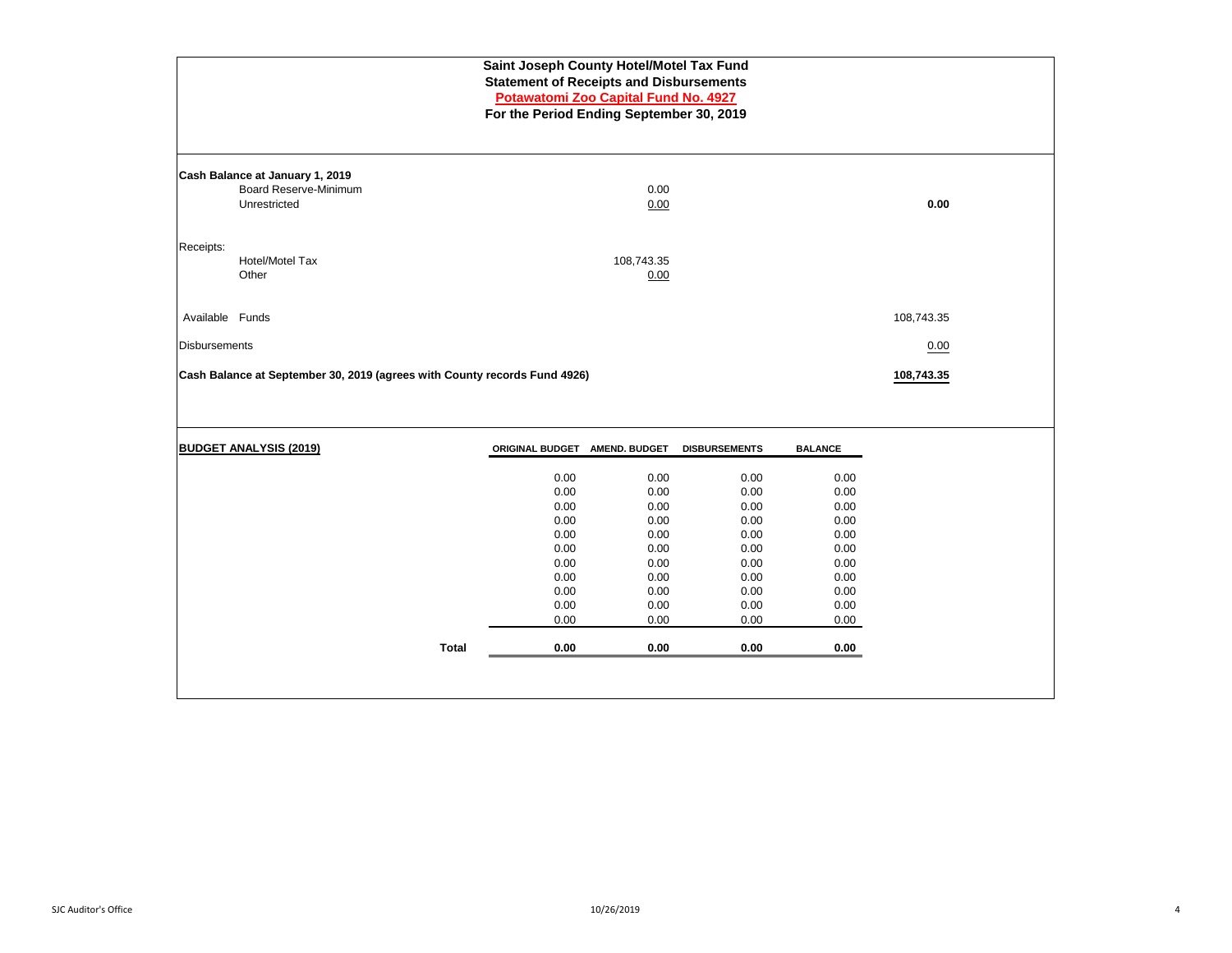

|         | <b>Total</b>     | Hotel/Motel     | Mishawaka Sports    | Potawatomi Zoo      |
|---------|------------------|-----------------|---------------------|---------------------|
| Quarter | <b>Receipts</b>  | <b>Tax Fund</b> | <b>Complex Fund</b> | <b>Capital Fund</b> |
| 1Q 2011 | \$<br>606,653    | 0               | 0                   | 0                   |
| 2Q 2011 | \$<br>707,192    | 0               | 0                   | 0                   |
| 3Q 2011 | \$<br>1,032,047  | 0               | 0                   | 0                   |
| 4Q 2011 | \$<br>1,226,188  | 0               | 0                   | 0                   |
| 1Q 2012 | \$<br>604,220    | 0               | 0                   | 0                   |
| 2Q 2012 | \$<br>738,302    | 0               | 0                   | 0                   |
| 3Q 2012 | \$<br>1,059,452  | 0               | 0                   | 0                   |
| 4Q 2012 | \$<br>1,228,031  | 0               | 0                   | 0                   |
| 1Q 2013 | \$<br>663,175    | 0               | 0                   | 0                   |
| 2Q 2013 | \$<br>832,788    | 0               | 0                   | $\mathbf 0$         |
| 3Q 2013 | \$<br>1,101,939  | 0               | 0                   | 0                   |
| 4Q 2013 | \$<br>1,254,399  | 0               | 0                   | 0                   |
| 1Q 2014 | \$<br>702,981    | 0               | 0                   | 0                   |
| 2Q 2014 | \$<br>880,216    | 0               | 0                   | $\mathbf 0$         |
| 3Q 2014 | \$<br>1,200,636  | 0               | 0                   | $\mathbf 0$         |
| 4Q 2014 | \$<br>1,395,635  | 0               | 0                   | 0                   |
| 1Q 2015 | \$<br>794,069    | 0               | 0                   | 0                   |
| 2Q 2015 | \$<br>1,015,993  | 0               | 0                   | 0                   |
| 3Q 2015 | \$<br>1,335,458  | 0               | 0                   | $\mathbf 0$         |
| 4Q 2015 | \$<br>1,604,315  | 0               | 0                   | $\mathbf 0$         |
| 1Q 2016 | \$<br>835,922    | 0               | 0                   | 0                   |
| 2Q 2016 | \$<br>1,066,845  | 0               | 0                   | 0                   |
| 3Q 2016 | \$<br>1,367,449  | 0               | 0                   | 0                   |
| 4Q 2016 | \$<br>1,659,967  | 0               | 0                   | 0                   |
| 1Q 2017 | \$<br>875,896    | 0               | 0                   | 0                   |
| 2Q 2017 | \$<br>1,047,377  | 0               | 0                   | 0                   |
| 3Q 2017 | \$<br>1,511,195  | 0               | 0                   | 0                   |
| 4Q 2017 | \$<br>1,804,665  | 0               | 0                   | $\mathbf 0$         |
| 1Q 2018 | \$<br>925,153    | 0               | 0                   | $\mathbf 0$         |
| 2Q 2018 | \$<br>1,147,452  | 0               | 0                   | 0                   |
| 3Q 2018 | \$<br>1,659,064  | 0               | 0                   | 0                   |
| 4Q 2018 | \$<br>1,948,059  | 0               | 0                   | 0                   |
| 1Q 2019 | \$<br>1,061,766  | 0               | 0                   | $\mathbf 0$         |
| 2Q 2019 | \$<br>1,213,709  | 0               | 0                   | 0                   |
| 3Q 2019 | \$<br>1,630,605  | 1,358,828       | 163,033             | 108,743             |
| Total   | \$<br>39,738,815 | 1,358,828       | 163,033             | 108,743             |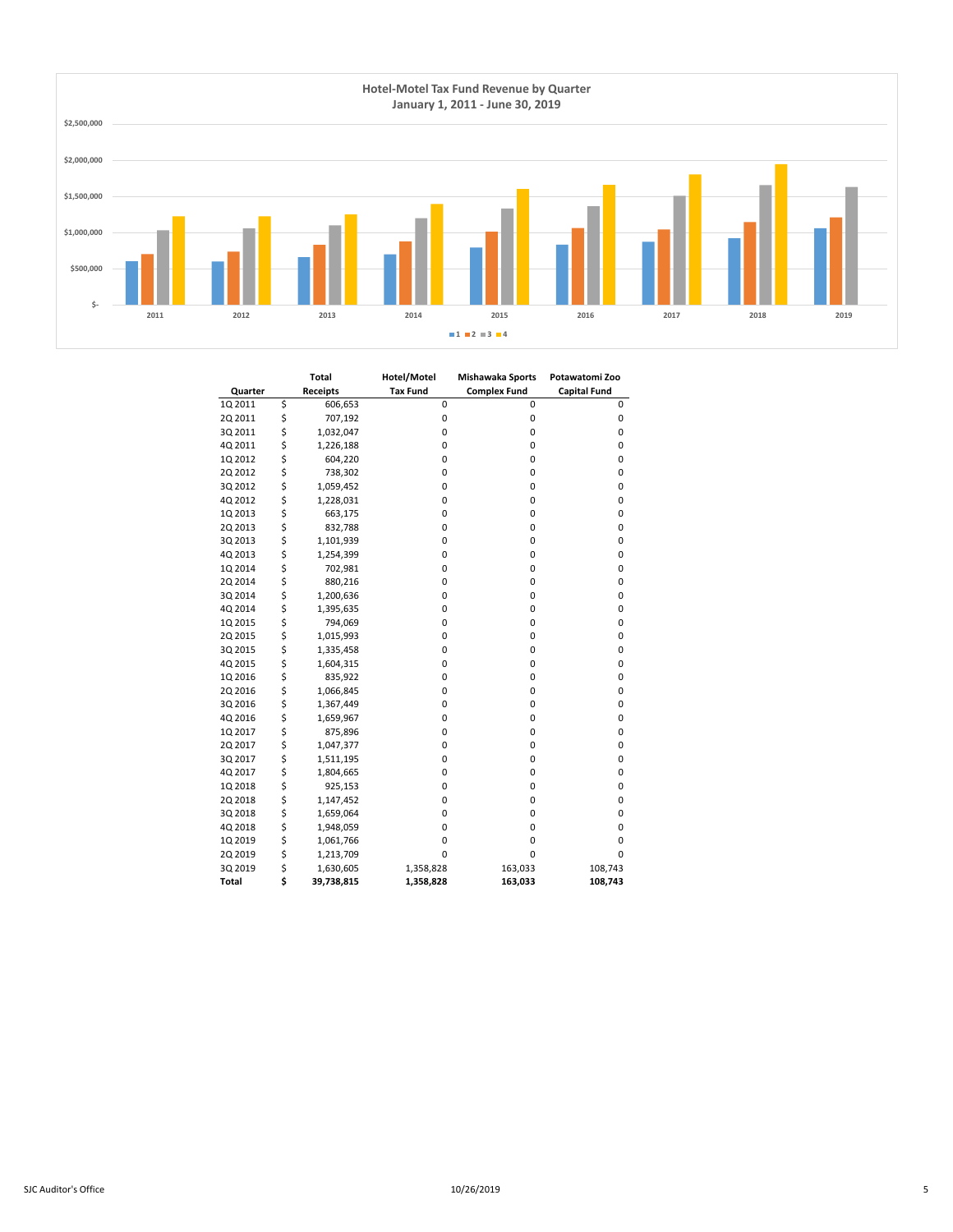

| Year      |    | <b>Annual Receipts</b> |  |  |  |  |
|-----------|----|------------------------|--|--|--|--|
| 9/30/2011 | \$ | 2,345,892              |  |  |  |  |
| 9/30/2012 | \$ | 2,409,203              |  |  |  |  |
| 9/30/2013 | \$ | 2,597,903              |  |  |  |  |
| 9/30/2014 | \$ | 2,783,833              |  |  |  |  |
| 9/30/2015 | \$ | 3,145,521              |  |  |  |  |
| 9/30/2016 | \$ | 3,270,216              |  |  |  |  |
| 9/30/2017 | \$ | 3,434,468              |  |  |  |  |
| 9/30/2018 | \$ | 3,731,669              |  |  |  |  |
| 9/30/2019 | Ś  | 3,906,080              |  |  |  |  |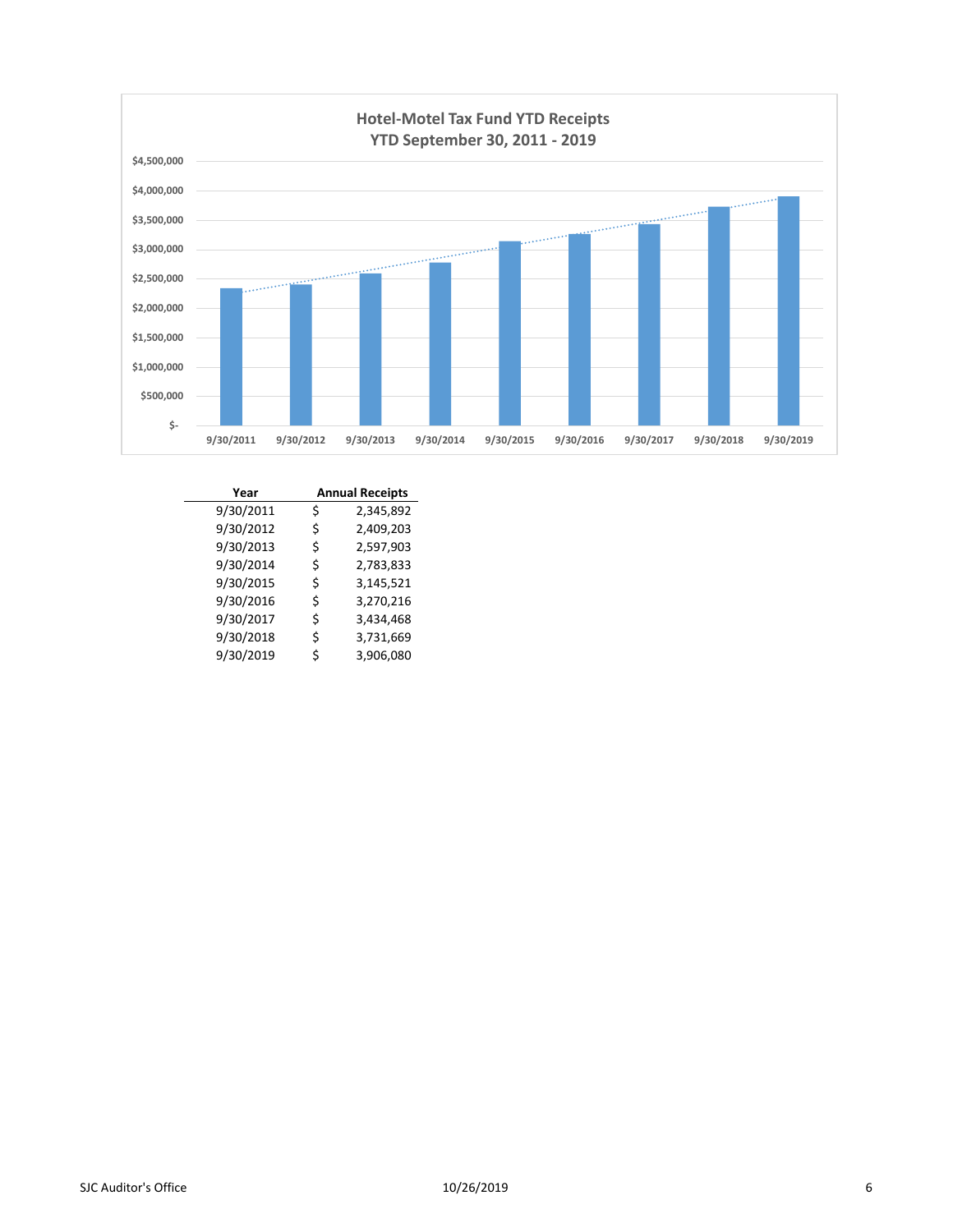

| Year      |   | <b>Annual Receipts</b> |  |  |  |  |  |  |
|-----------|---|------------------------|--|--|--|--|--|--|
| 2011      | Ś | 3,572,080              |  |  |  |  |  |  |
| 2012      | Ś | 3,630,006              |  |  |  |  |  |  |
| 2013      | Ś | 3,852,302              |  |  |  |  |  |  |
| 2014      | Ś | 4,149,836              |  |  |  |  |  |  |
| 2015      | Ś | 4,749,836              |  |  |  |  |  |  |
| 2016      | Ś | 4,930,183              |  |  |  |  |  |  |
| 2017      | Ś | 5,239,133              |  |  |  |  |  |  |
| 2018      | Ś | 5,679,728              |  |  |  |  |  |  |
| 9/30/2019 | Ś | 3,906,080              |  |  |  |  |  |  |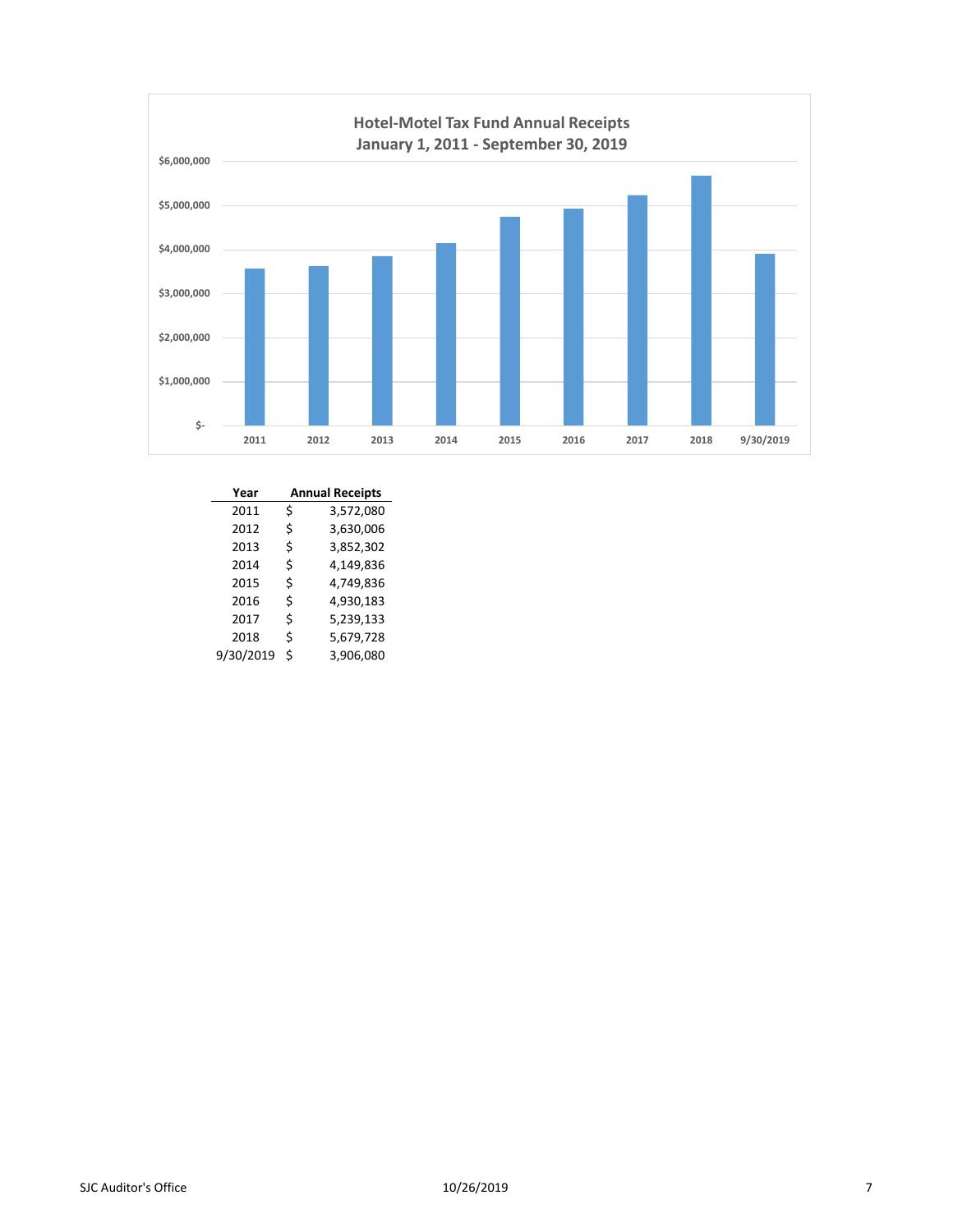

|                    | <b>Total</b>         | Hotel/Motel     |                     | Potawatomi Zoo      |
|--------------------|----------------------|-----------------|---------------------|---------------------|
| Year               | <b>Cash Reserves</b> | <b>Tax Fund</b> | <b>Complex Fund</b> | <b>Capital Fund</b> |
| Dec 31, 2011       | 1,454,716            | 1,454,716       | 0                   | 0                   |
| Dec 31, 2012       | 1,946,726            | 1,946,726       | 0                   | 0                   |
| Dec 31, 2013       | 2,400,769            | 2,400,769       | 0                   | 0                   |
| Dec 31, 2014       | 3,311,648            | 3,311,648       | 0                   | 0                   |
| Dec 31, 2015       | 3,883,031            | 3,883,031       | $\Omega$            | 0                   |
| Dec 31, 2016       | 4,630,062            | 4,630,062       | 0                   | 0                   |
| Dec 31, 2017       | 5,453,192            | 5,453,192       | $\Omega$            | 0                   |
| Dec 31, 2018       | 6,124,259            | 6,124,259       | 0                   | 0                   |
| September 30, 2019 | 5,205,812            | 4,934,035       | 163.033             | 108,743             |